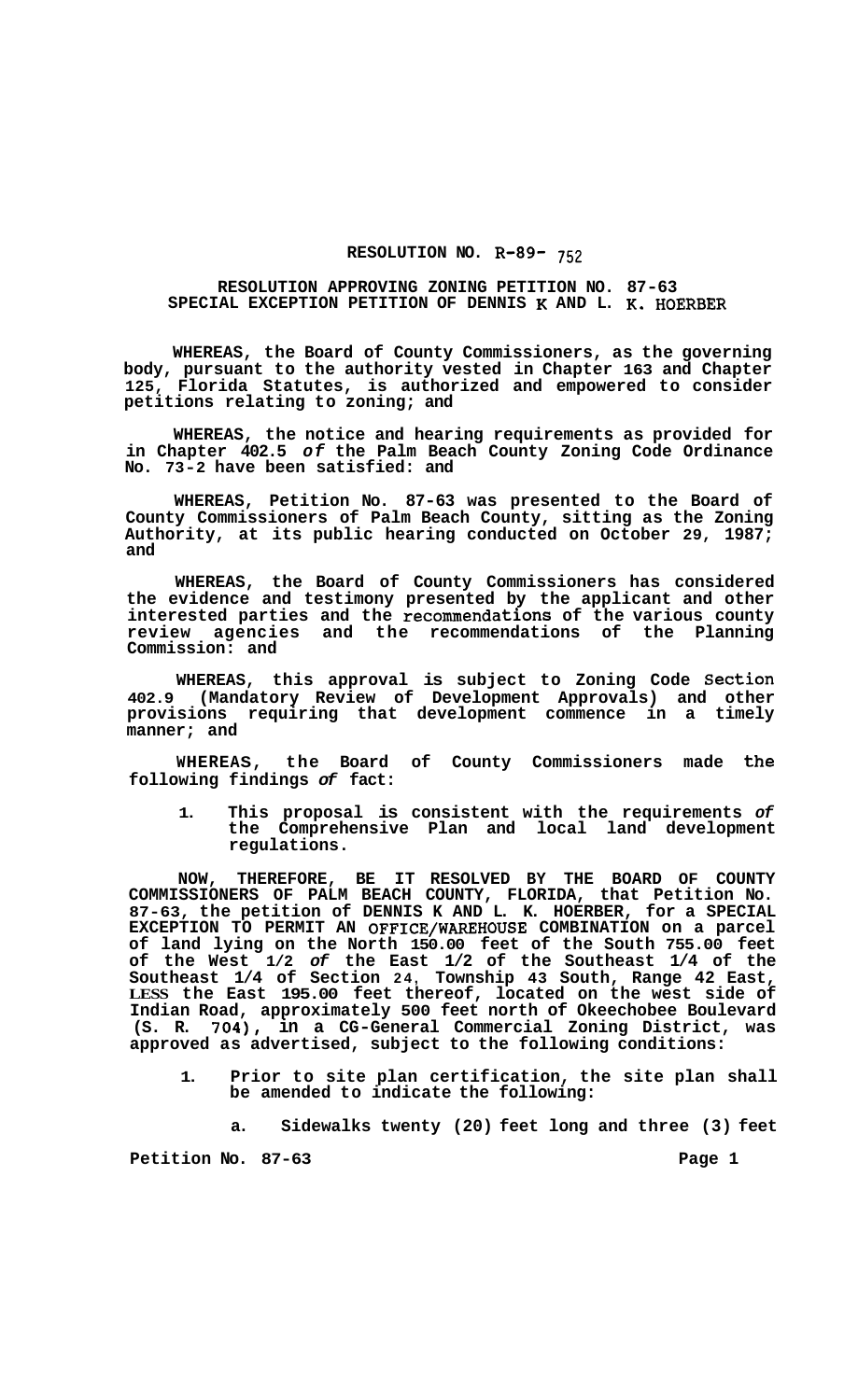**wide, which are perpendicular to the building and located in front of each office.** 

- **2. Petitioner shall provide landscaping along Indian road in the form of a continuous hedge of native shrubs 24 inches high, planted 24 inches on center, and native canopy trees 10** - **12 feet in height, planted a maximum of 25 feet on center. This landscaping shall comply with required safe corner distances at the access drive.**
- **3. Security lighting shall be directed away from adjacent properties and streets, shining only on the site.**
- **4. Total office space shall not exceed 1600 square feet.**
- **5. The developer shall retain the stormwater runoff in accordance with all applicable agency requirements in effect at the time of the permit application. However, at a minimum, this development shall retain onsite three (3) inches of the stormwater runoff generated by a three (3) year-one (1) hour storm as required by the Permit Section, Land Development Division. The drainage system shall be maintained in an acceptable condition as approved by the County Engineer. In the event that the drainage system is not adequately maintained as determined by the County Engineer, this matter will be referred to the Code Enforcement Board for enforcement.**
- **6. The developer shall design the drainage system such that storm water runoff from the parking areas and paved surfaced shall be separate from those areas which may contain hazardous or undesirable waster from the proposed site.**
- *7.*  **The property owner shall convey of-way of Indian Road, 40 (approximately an additional 10 feet) within 90 days of the approval of the Resolution or prior to issuance of the whichever shall first occur. for the ultimate rightfeet from centerline approving this project first Building Permit,**
- *8.*  **The developer shall pay a Fair Share Fee in the amount and manner-required by-the "Fair Share Contribution for Road Improvements Ordinance" as it presently exists or as it may from time to time be amended. The Fair Share Fee for this project presently is \$1,152.00 (43 trips X \$26.79 per trip)** .
- **9. The application and engineering plans, calculations, etc. to construct well and/or septic tank must be submitted to the Health Department prior to site plan approval (or prior** *to* **issuance of Building Permit for**

**Petition No. 87-63 Page 2**